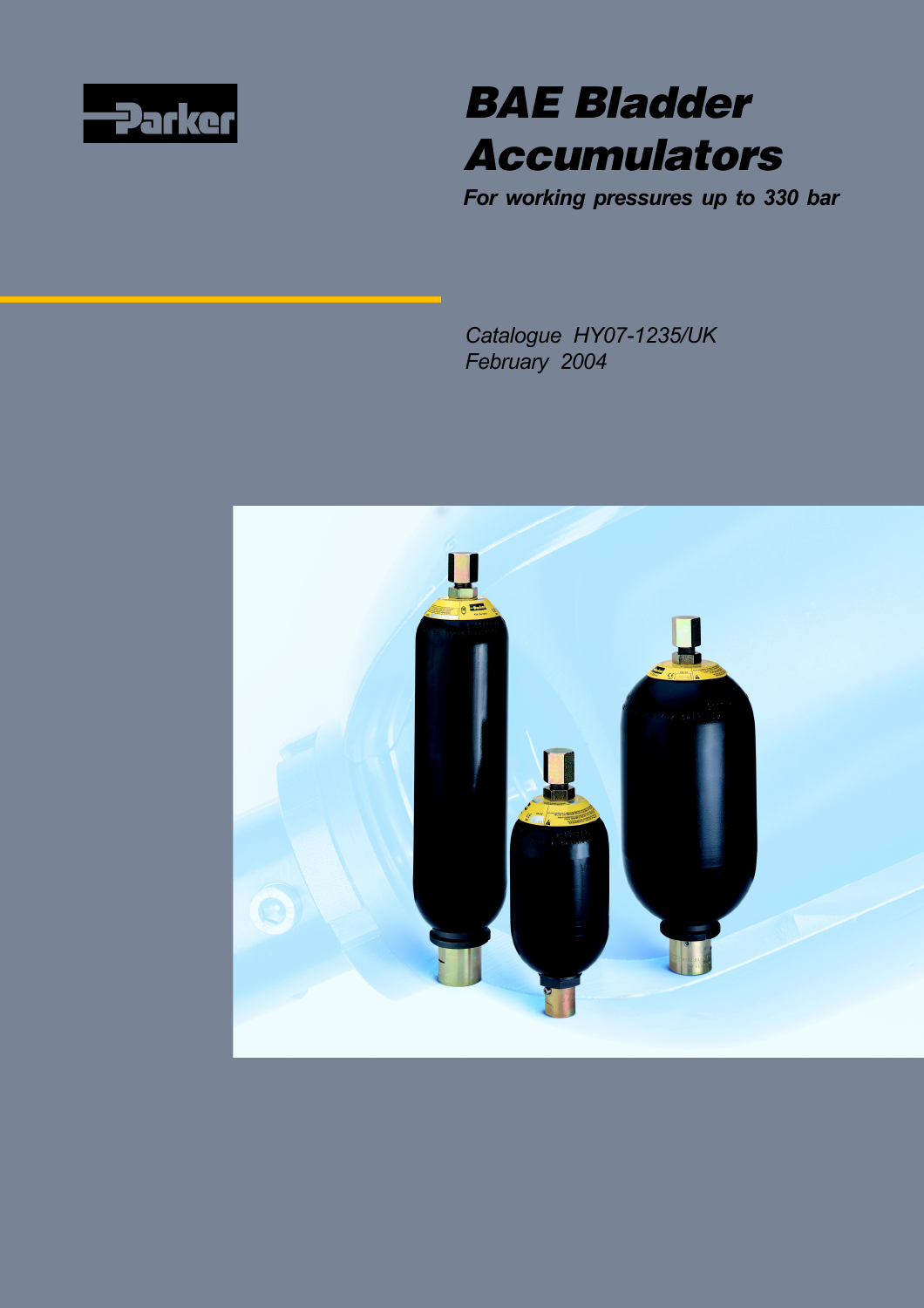### **Bladder Accumulators**

Liquids are practically incompressible and therefore cannot be used directly for storing energy. Hydro-pneumatic accumulators use the differing compressibility of liquid and gaseous media to enable energy to be stored in liquids under pressure.

Parker's hydro-pneumatic bladder accumulators provide a means of regulating the performance of a hydraulic system. Their simple, compact, design ensures dependable performance, maximum efficiency and long service life.

### **Why use a Bladder Accumulator?**

- stores energy under pressure
- damps out pump pulsation and flow fluctuations
- improves system efficiency
- supplements pump delivery
- supplies power in emergency
- absorbs hydraulic shocks
- compensates for pressure changes in cases of thermal stress
- very contaminant tolerant
- suitable for use with low-lubricity fluids
- fast response times
- Safety cannot disassemble under pressure

## **Technical Data**

| Standard volumes                                                                       | $1 - 50$ litres                                                                                                                                                           |
|----------------------------------------------------------------------------------------|---------------------------------------------------------------------------------------------------------------------------------------------------------------------------|
| Operating pressure                                                                     | Up to 330 bar, with $p_2 < 4 \times p_1$                                                                                                                                  |
|                                                                                        | where $p_1$ = minimum working pressure<br>$p_2$ = maximum working pressure<br>and                                                                                         |
| Precharge pressure<br>- energy storage<br>- pulsation dampening<br>- shock suppression | 90% of minimum working pressure<br>60% of maximum working pressure<br>60% of maximum pump pressure                                                                        |
| Std. temperature range                                                                 | Shell and ports: -40 $\degree$ C to +80 $\degree$ C<br>Bladder and seals: $-15^{\circ}$ C to $+80^{\circ}$ C<br>For use at other temperatures, please<br>consult factory. |
| Fluid type                                                                             | Mineral oil (standard compounds)                                                                                                                                          |
|                                                                                        |                                                                                                                                                                           |

**Flow Rate** The maximum values listed in the selection table only apply in the case of vertical installation (fluid port facing downwards).

**Positioning** From vertical (fluid port downwards) to horizontal. Note that a minimum clearance of 200mm must be left above the gas valve for mounting the charging and gauging assembly – see page 5.

| <b>Contents</b>                   | Page | <b>Index</b>                    | Page |
|-----------------------------------|------|---------------------------------|------|
| <b>Technical Data</b>             | 2    | Approvals                       | З    |
| Design Features and Benefits      | 3    | <b>Bladder Compounds</b>        | 5    |
| Models, Capacities and Dimensions | 3    | Charging and Gauging Assemblies | 5    |
| Repair Kits and Parts List        | 4    | Dimensions                      | 3    |
| <b>Bladder Compounds</b>          | 5    | <b>Features and Benefits</b>    | 3    |
| Charging and Gauging Assemblies   | 5    | Flow Rates                      | 3    |
| <b>Fluid Port Adapters</b>        | 5    | Fluid Port Adapters             | 5    |
| Mounting Accessories              | 6    | Model Numbers                   |      |
| How to Order                      |      | Mounting Accessories            | 6    |
|                                   |      | Ordering                        |      |
|                                   |      | Parts List                      | 4    |
|                                   |      | Repair Kits                     | 4    |
|                                   |      | Technical Data                  | 2    |

## **Parker Hannifin Corporation . . .**

is a world leader in the manufacture of components and systems for motion control. Parker has more than 800 product lines for hydraulic, pneumatic and electro-mechanical applications in some 1200 industrial and aerospace markets. With over 45,000 employees and some 210 manufacturing plants and administrative offices around the world, Parker provides its customers with technical excellence and first class customer service. Parker Hannifin's Cylinder Division is

the world's largest supplier of hydraulic actuators and accumulators for industrial applications.

Catalogues describing our standard products are available from your nearest Parker sales office – please see the rear cover of this catalogue for addresses. Where an application demands a non-standard approach, special products can be designed to order – our engineers will be pleased to advise.

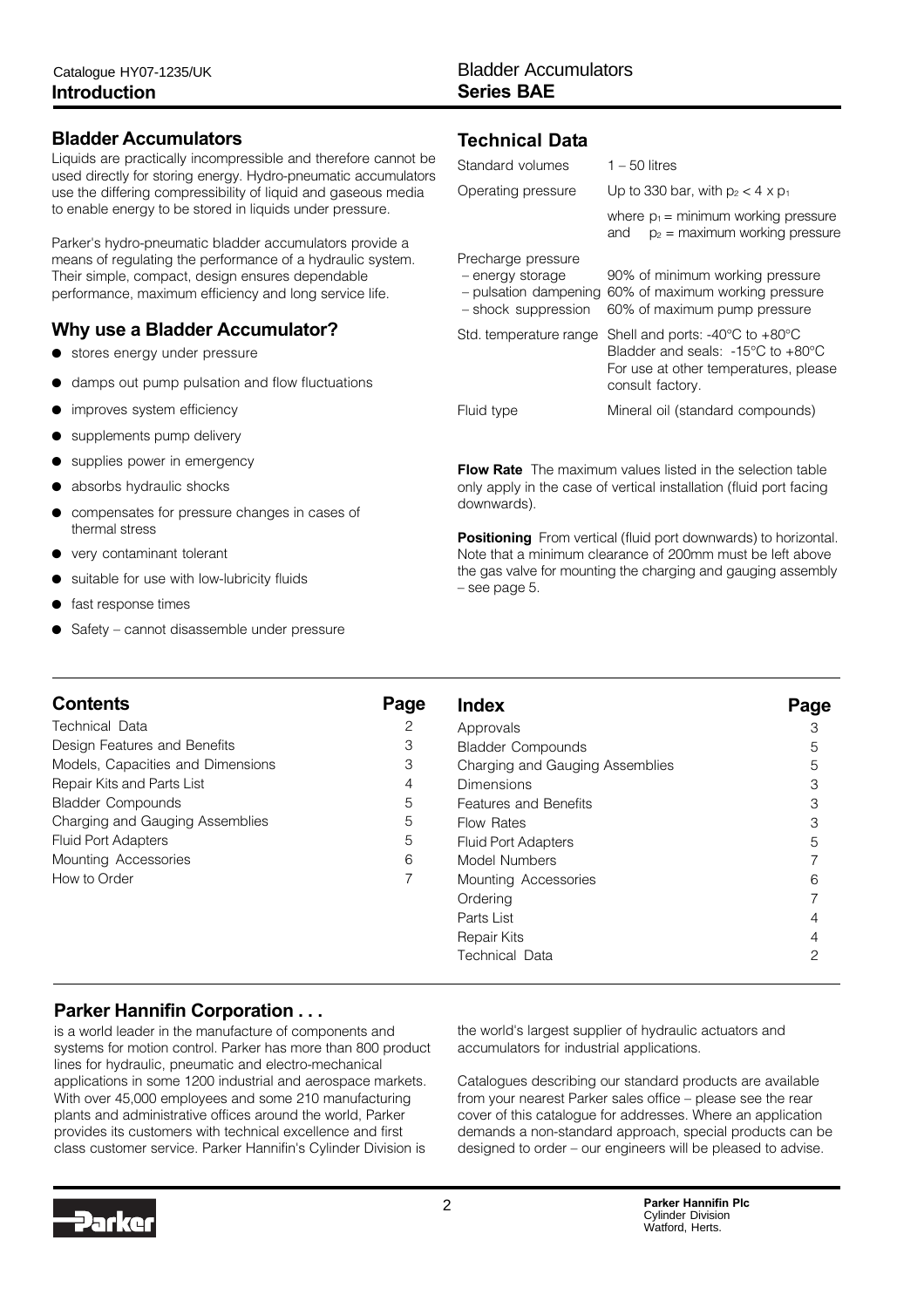## **Design Features and Benefits**

#### **1 Approvals**

Parker's BAE bladder accumulators are built to meet the requirements of the European Pressure Directive (PED) 97/23/EC. Bladder accumulators are marked with the CE logo and supplied with a declaration of conformity. Hydraulic accumulators fulfil the safety requirements for all member states of the European Union, as well as Iceland, Liechtenstein, Norway and Switzerland.

#### **2 Shell**

Parker's bladder accumulator shells are made from seamless chrome-molybdenum alloy steel with forged ends, for maximum strength. The standard shell is suitable for use at operating temperatures down to -40°C.

#### **3 Bladder**

The absence of dynamic sealing surfaces makes bladder accumulators tolerant of contamination and particularly suitable for low-lubricity fluids. Specially formulated for low permeability, Parker's bladders retain their high performance under a wide range of operating conditions including closed loop operation. Optional bladder compounds are available to suit all common fluids and operating temperatures.

#### **4 Gas Valve**

Accurate precharging of a bladder accumulator is the key to long and reliable service life. All Parker's bladder accumulators feature a robust gas valve, which is readily accessible for maintenance purposes. A charging and gauging assembly, described on page 5, allows precharging and monitoring to be carried out quickly and easily.

#### **5 Fluids and Fluid Ports**

Parker's bladder accumulators are supplied as standard for use with hydraulic mineral oil. They are also available for use with other media, such as bio-degradable hydraulic fluids, non-inflammable liquids, emulsions, etc. Fluid ports are made from high-strength alloy steel, for maximum durability. BSPP ports are fitted as standard. Other port styles are available.

## **Models, Capacities and Dimensions**



| Model | Volume<br>Litres | Mass<br>Κg | Max flowl<br>l/min | A<br>max | B<br>max | С<br>max | ØD  | Ød | F              | ØG | ØΗ  | <b>SW</b> | x.                | Κ  |
|-------|------------------|------------|--------------------|----------|----------|----------|-----|----|----------------|----|-----|-----------|-------------------|----|
| BAE01 |                  | 5          | 240                | 305      | 50       | 55       | 115 | 36 | $G^{3/4}$      | 35 | 51  | 32        | G <sup>3</sup> /8 | 8  |
| BAE02 | 2.4              | 10         | 450                | 535      | 67       | 55       | 115 | 36 | $G1^{1/4}$     | 53 | 75  | 50        | $G^{3/4}$         | 10 |
| BAE04 | 3.7              | 13.5       | 450                | 417      | 67       | 55       | 170 | 36 | $G1^{1/4}$     | 53 | 75  | 50        | $G^{3/4}$         | 10 |
| BAE06 | 6.0              | 17.8       | 450                | 540      | 67       | 55       | 170 | 36 | $G1^{1/4}$     | 53 | 75  | 50        | $G^{3/4}$         | 10 |
| BAE10 | 9.2              | 29.5       | 900                | 559      | 93       | 51       | 223 | 36 | G <sub>2</sub> | 76 | 101 | 73        | G <sub>1</sub>    | 13 |
| BAE20 | 17.8             | 46         | 900                | 874      | 93       | 51       | 223 | 36 | G <sub>2</sub> | 76 | 101 | 73        | G <sub>1</sub>    | 13 |
| BAE24 | 22.5             | 53         | 900                | 1009     | 93       | 51       | 223 | 36 | G <sub>2</sub> | 76 | 101 | 73        | G1                | 13 |
| BAE32 | 34.6             | 73         | 900                | 1394     | 93       | 51       | 223 | 36 | G <sub>2</sub> | 76 | 101 | 73        | G <sub>1</sub>    | 13 |
| BAE50 | 50               | 101        | 900                | 1938     | 93       | 85       | 223 | 75 | G <sub>2</sub> | 76 | 101 | 73        | G <sub>1</sub>    | 13 |

#### **Notes**

A minimum liquid volume (10% of  $V_0$ ) must be maintained inside the accumulator.

All dimensions are subject to manufacturing tolerances. All dimensions are in millimetres unless otherwise stated.

In line with our policy of continuing product improvement, specifications in this catalogue are subject to change without notice.

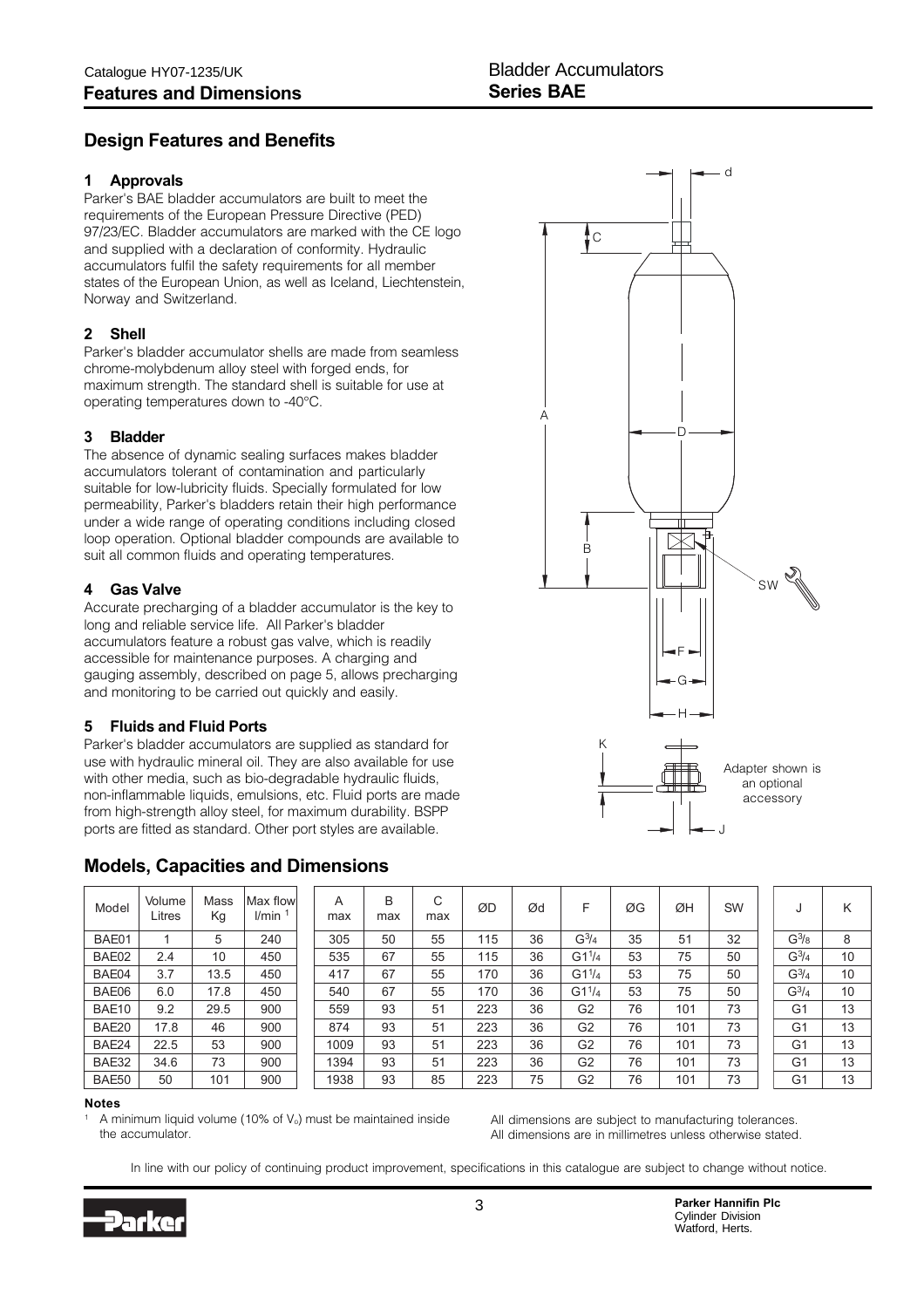## **Spare Parts and Repair Kits**



#### **Parts List** (All Models)

- 1\* Protective cap
- 2\* O-ring protective cap
- 3\* Gas valve
- 4\* Gas valve lock nut
- 5\* Bladder
- 6 Shell
- 7 Identification plate
- 8 Hydraulic port assembly
- 9\* Anti-extrusion ring moulding
- 10 Port spacer
- 11\* O-ring hydraulic port
- 12\* O-ring back-up washer
- 13 Fluid port lock nut
- 14\* Bleed plug
- 15\* Sealing washer for bleed plug
- \* included in repair kit



#### **Gas Valve Assembly Fluid Port Assembly – All Models**

### **Repair Kits**

Repair kits are available for all accumulator models. When ordering repair kits, please supply the complete model number from the identification plate and specify the fluid type and the temperature at which the accumulator is to be used. The repair kit comprises those parts marked with an asterisk in the parts list. For a full description of the compound abbreviations, see 'Bladder Compounds' on page 5.

|       |             |            | Compound   |                        |     |  |  |  |  |
|-------|-------------|------------|------------|------------------------|-----|--|--|--|--|
| Model | <b>NBR</b>  | <b>IIR</b> | <b>FPM</b> | <b>FPDM</b>            | ECO |  |  |  |  |
| BAE01 | BAE-BK01NBR |            |            |                        |     |  |  |  |  |
| BAE02 | BAE-BK02NBR |            |            |                        |     |  |  |  |  |
| BAE04 | BAE-BK04NBR |            |            |                        |     |  |  |  |  |
| BAE06 | BAE-BK06NBR |            |            |                        |     |  |  |  |  |
| BAE10 | BAE-BK10NBR |            |            | <b>Consult Factory</b> |     |  |  |  |  |
| BAE20 | BAE-BK20NBR |            |            |                        |     |  |  |  |  |
| BAE24 | BAE-BK24NBR |            |            |                        |     |  |  |  |  |
| BAE32 | BAE-BK32NBR |            |            |                        |     |  |  |  |  |
| BAE50 | BAE-BK50NBR |            |            |                        |     |  |  |  |  |

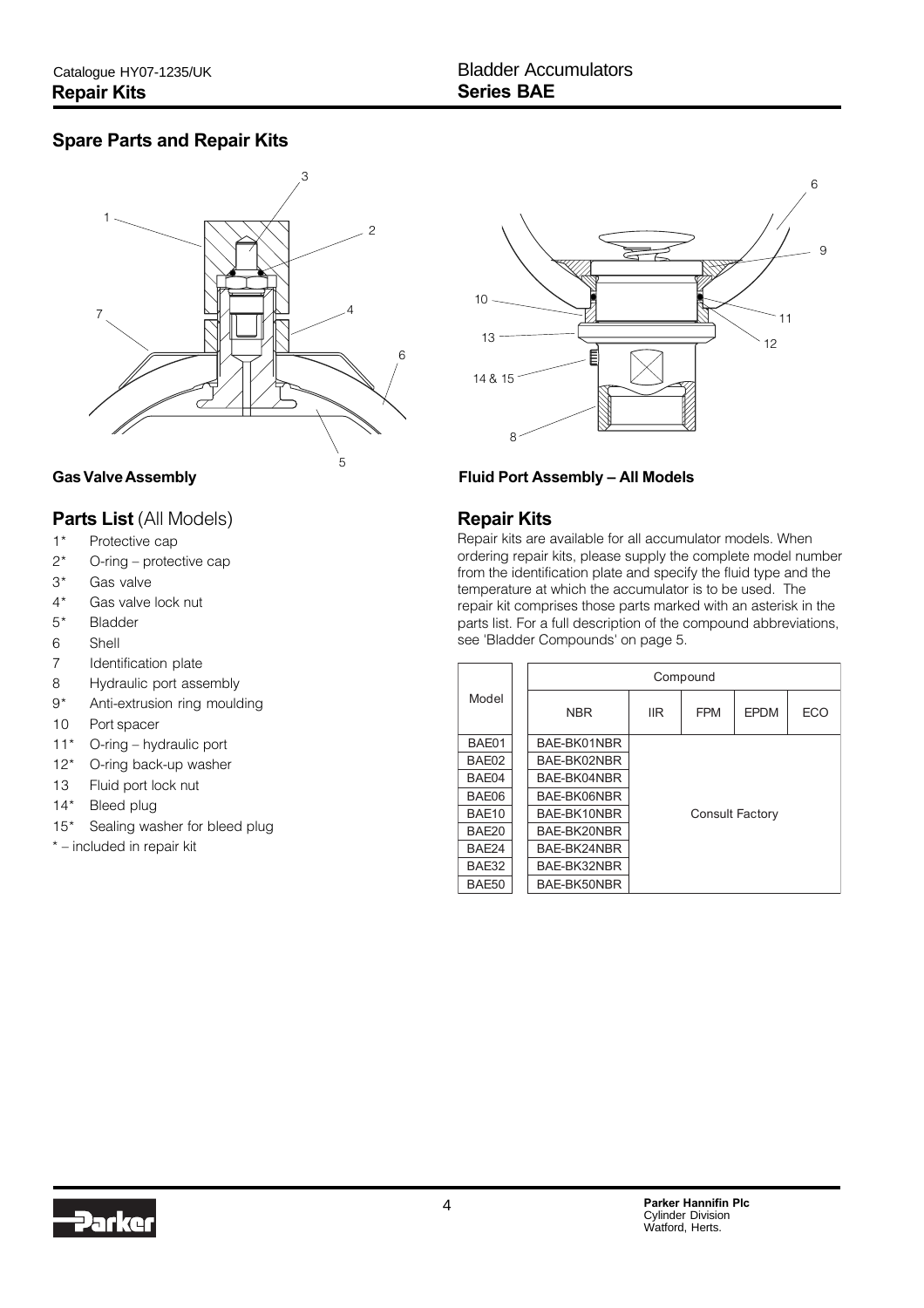## **Bladder Compounds**

Parker offers bladders moulded from a variety of compounds, to suit a wide range of fluids and operating temperatures. Unless ordered specially, a Group 1 (nitrile) bladder will be supplied. The table lists the compounds in which bladders are available, their recommended operating temperature ranges,

and the types of fluids with which the different materials are generally compatible. Note that temperature ranges may vary depending on the fluid used in the hydraulic system. If in doubt, contact the factory with details of the application.

| Group         | <b>Bladder Compound</b>          | Fluid Medium                                                        | Temperature Range                                     |
|---------------|----------------------------------|---------------------------------------------------------------------|-------------------------------------------------------|
|               |                                  | General purpose, mineral oil-based fluids                           | -15 $\degree$ C to +80 $\degree$ C                    |
|               | Nitrile (NBR)                    | HFA and HFB fluids 1                                                | +5 $\degree$ C to + 55 $\degree$ C                    |
|               |                                  | HFC fluids $1$                                                      | $-15^{\circ}$ C to $+60^{\circ}$ C                    |
| $\mathcal{P}$ | Low Temperature Nitrile (LT NBR) | Mineral oil-based fluids                                            | -35 $^{\circ}$ C to +75 $^{\circ}$ C                  |
| 3             | Butyl (IIR)                      | Most phosphate ester and some synthetic fluids                      | $-15^{\circ}$ C to $+80^{\circ}$ C                    |
| 5             | Fluorocarbon Elastomer (FPM)     | High temperature and/or synthetic fluids                            | -20 °C to +100 °C $^2$                                |
|               | Ethylene Propylene Diene (EPDM)  | Phosphate ester-based fluids and water                              | -40 <sup>o</sup> C to +80 <sup>o</sup> C <sup>3</sup> |
| 9             | Epichlorohydrine (ECO)           | General purpose fluids with enhanced low<br>temperature performance | -32 °C to +80 °C $3$                                  |

<sup>1</sup> Check with fluid supplier that fluid is compatible with nitrile compounds

<sup>2</sup> For operating temperatures above 80°C, please consult the factory

<sup>3</sup> For operating temperatures below -20°C, please consult the factory

## **Port Sizes**

Fluid ports are made from high-strength alloy steel, for maximum durability. BSPP ports are fitted as standard. ISO 6149 and SAE ports are available on request.

|                      |                                |            |     |                            | <b>SAE</b>                |
|----------------------|--------------------------------|------------|-----|----------------------------|---------------------------|
| Model                | <b>BSPP</b>                    | ISO 6149-1 |     | SAE-Thread                 | Flange                    |
|                      |                                |            |     |                            | (ISO 6162)                |
| BAE01                | $G^{3/4}$                      | M27x2      |     | $\#12$ $1\frac{1}{16}$ -12 | n/a                       |
|                      |                                |            |     |                            |                           |
| <b>BAE02 - BAE06</b> | G1 <sup>1</sup> / <sub>4</sub> | M42x2      | #20 | $1\frac{5}{8}$ -12         | 1" 6000 psi               |
|                      |                                |            |     |                            | Code 62                   |
| <b>BAE10 - BAE50</b> | G <sub>2</sub>                 | M60x2      | #24 | $1^{7}/8$ "-12             | $1\frac{1}{2}$ " 6000 psi |
|                      |                                |            |     |                            | Code 62                   |

## **Fluid Port Adapters**

A range of adapters is available for use with Parker's bladder accumulators, to reduce the size of the fluid port. Adapters are supplied complete with a nitrile O-ring.

| Model                | Fluid Port<br>Thread | Adapter<br>Thread | Part No.         |
|----------------------|----------------------|-------------------|------------------|
| BAE01                | $G^3/4$              | $G^3/s$           | BPA <sub>1</sub> |
| BAE02 - BAE06        | $G1^{1}/4$           | $G^3/4$           | BPA <sub>2</sub> |
| <b>BAE10 - BAE50</b> | G <sub>2</sub>       | G1                | BPA <sub>3</sub> |

## **Charging and Gauging Assembly**

The charging and gauging assembly enables the user to charge Parker's bladder accumulators with nitrogen, and to test and alter the precharge pressure. It attaches to the accumulator's gas valve, and can be connected by hose to a standard commercial nitrogen bottle. Each kit contains:

- Test and filling apparatus incorporating gas valve key and bleed valve
- Filling hose, length 2.5m
- Protective case
- Gas valve adapters to fit all standard bladder accumulators
- 25 bar and 250 bar pressure gauges

Parker strongly recommends that the nitrogen bottle used should be fitted with a high pressure regulator.

| Charging and Gauging Assembly with Adapter - All Models |                              |         |  |  |  |  |  |  |  |
|---------------------------------------------------------|------------------------------|---------|--|--|--|--|--|--|--|
| Territory                                               | Gas Bottle Fitting           | Part No |  |  |  |  |  |  |  |
| UK                                                      | 5/8 BSP (male)               | UCA 02  |  |  |  |  |  |  |  |
| France                                                  | W 21.7 x 1/14" (female)      | UCA 04  |  |  |  |  |  |  |  |
| Germany                                                 | W 24.32 x 1/14" (female)     | UCA 01  |  |  |  |  |  |  |  |
| Italy                                                   | W 21.7 x 1/14" (male)        | UCA 05  |  |  |  |  |  |  |  |
| US                                                      | $0.960 \times 1/14$ " (male) | UCA 03  |  |  |  |  |  |  |  |

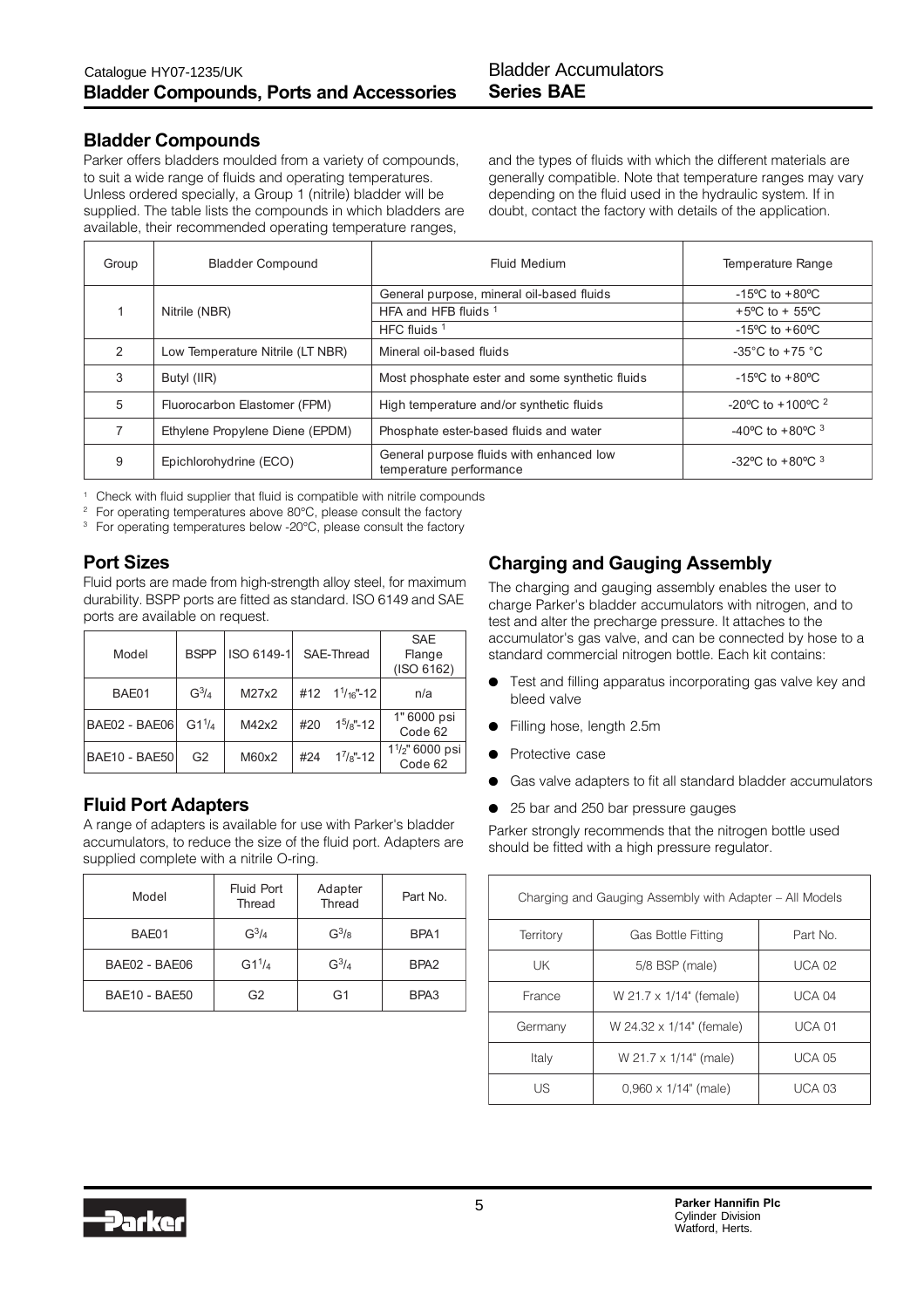## **Mounting Accessories**

Parker clamp and base brackets provide a simple and secure method of mounting the accumulator. The clamps and brackets are galvanised to resist damage from corrosion. Rubber inserts absorb vibration and resist deformation in high temperature environments.









#### **Clamp Bracket Assembly**

| Model | Nominal<br>Volume (I) | Part No.        | Quantity | See Figure     | A   | B   | С   | ØD  | E                        | Н   | Κ  | ØL | M  |
|-------|-----------------------|-----------------|----------|----------------|-----|-----|-----|-----|--------------------------|-----|----|----|----|
| BAE01 |                       | CB <sub>1</sub> |          |                | 138 | 100 | 159 | 114 |                          | 73  | 30 | 9  | 14 |
| BAE02 | 2.5                   |                 |          |                |     |     |     |     | $\overline{\phantom{0}}$ |     |    |    |    |
| BAE04 | $\overline{4}$        | CB <sub>2</sub> | 2        | $\overline{2}$ | 188 | 148 | 181 | 168 | 230                      | 92  | 40 | 9  | 14 |
| BAE06 | 6                     |                 |          |                |     |     |     |     |                          |     |    |    |    |
| BAE10 | 10                    |                 |          |                |     |     |     |     |                          |     |    |    |    |
| BAE20 | 20                    |                 |          |                |     |     |     |     |                          |     |    |    |    |
| BAE24 | 24                    | CB <sub>3</sub> |          | 3              | 270 | 216 | 241 | 226 | 290                      | 123 | 40 | 15 | 21 |
| BAE32 | 32                    |                 | 2        |                |     |     |     |     |                          |     |    |    |    |
| BAE50 | 50                    |                 |          |                |     |     |     |     |                          |     |    |    |    |
|       |                       |                 |          |                |     |     |     |     |                          |     |    |    |    |



## **Fig. 1** └ □右手长(\* **Fig. 2** └ □右手长(\* **Fig. 3** H C D M E L M  $A \longrightarrow A$



#### **Base Bracket Assembly**

| Model         | Nominal<br>Volume (I) | Part No. | ⊢   | B   | $\sim$ | ◡   | –   |    | $\sim$ |    |    | └             |
|---------------|-----------------------|----------|-----|-----|--------|-----|-----|----|--------|----|----|---------------|
| BAE10 - BAE50 | $10 - 50$             | BB1      | 123 | 235 | 100    | 170 | 200 | 30 | 260    | 25 | 15 | $\rightarrow$ |
|               |                       |          |     |     |        |     |     |    |        |    |    |               |



C

All dimensions are in mm unless otherwise stated



6 **Parker Hannifin Plc** Cylinder Division Watford, Herts.

K

H

ł

F

E G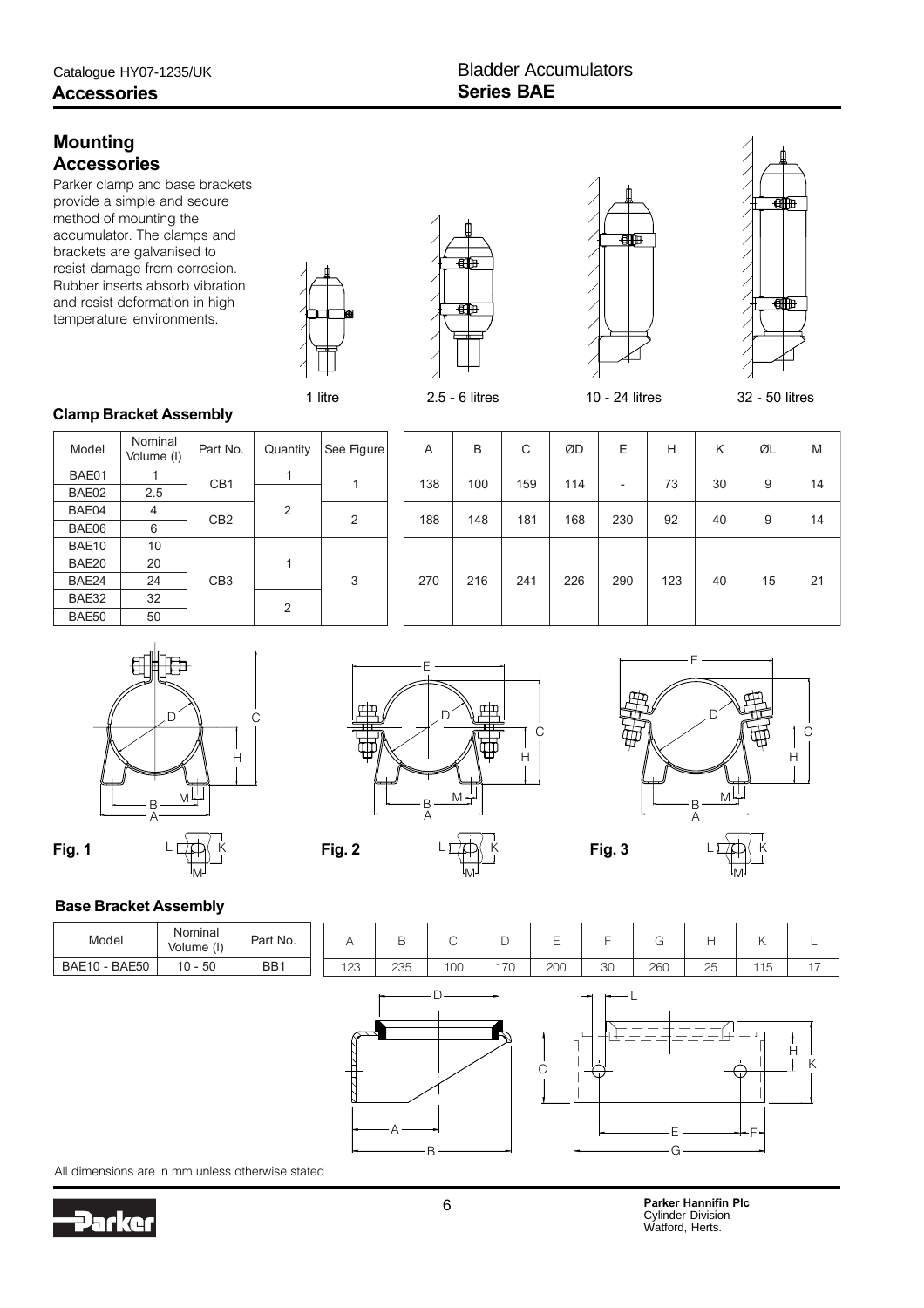

BAE Series bladder accumulators are supplied with a Declaration of Confirmity in accordance with European Pressure Equipment Directive 97/23/EC, and with an operating manual and a drawing showing the main dimensions and materials.